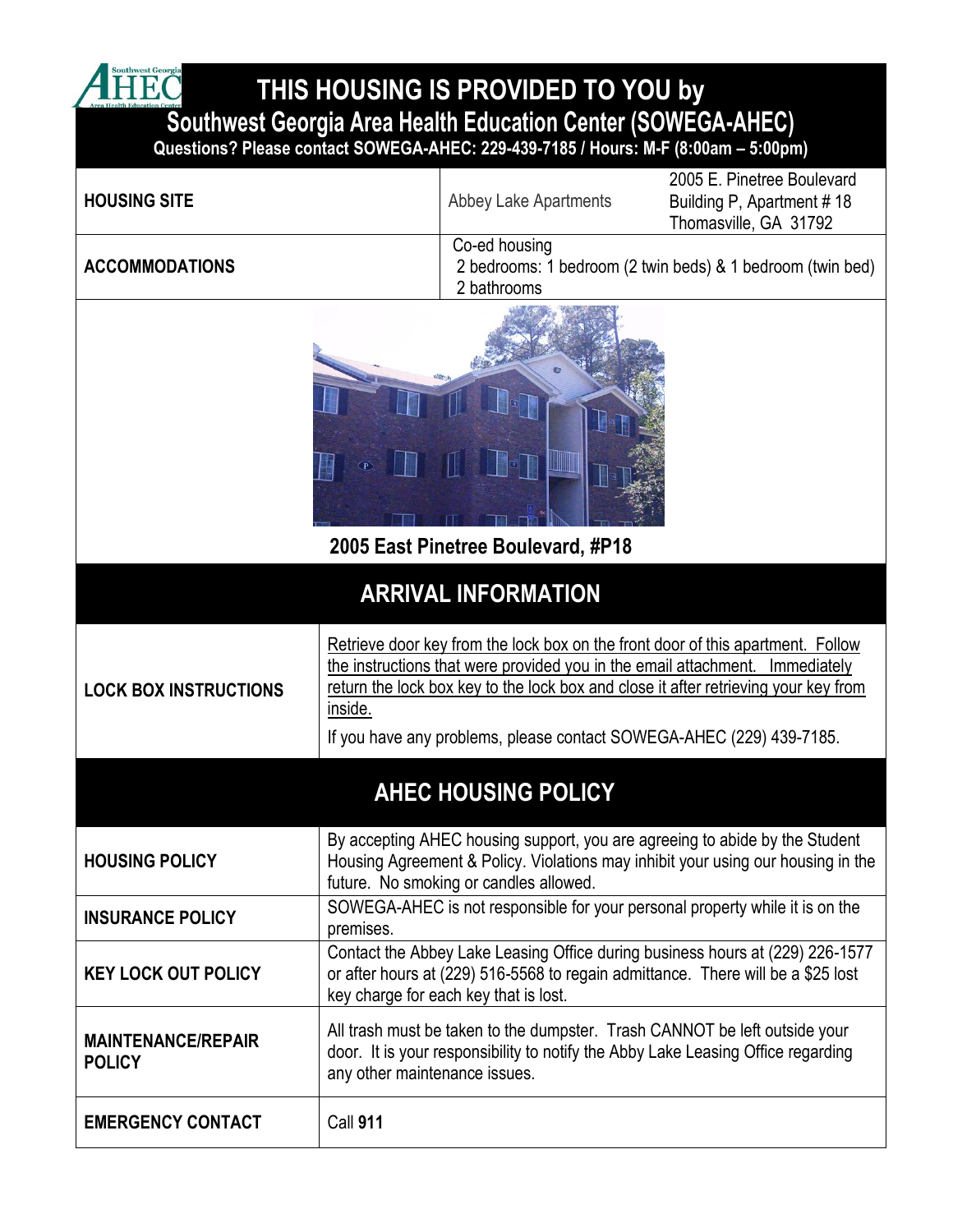| <b>DRIVING DIRECTIONS</b>                 |                                                                                                                                                                                                                                                                                                                                                                                                                                                                                                                                                                                                                                                                                                                                                                                                                                                                                                         |  |  |  |
|-------------------------------------------|---------------------------------------------------------------------------------------------------------------------------------------------------------------------------------------------------------------------------------------------------------------------------------------------------------------------------------------------------------------------------------------------------------------------------------------------------------------------------------------------------------------------------------------------------------------------------------------------------------------------------------------------------------------------------------------------------------------------------------------------------------------------------------------------------------------------------------------------------------------------------------------------------------|--|--|--|
| <b>DIRECTIONS</b><br><b>FROM ATLANTA:</b> | Archbold Memorial Hospital is at the corner of Gordon Ave & Mimosa Dr, Thomasville (229-228-2000)<br>• From I-75 S merge onto I-475 S/GA-408 S via Exit 177 toward Bypass to I-75<br>South/Valdosta.<br>Merge onto I-75 S/GA-401 S via the exit on the left.<br>Take the GA-300/GA-FLA Pkwy exit, Exit 99, toward Albany.<br>Turn right onto GA-300 S/Georgia-Florida Pkwy.<br>Turn SLIGHT right onto Clark Ave/US-82/GA-300/GA-520/S Georgia Pkwy.<br>Merge onto US-19 S/GA-300 S/Georgia-Florida Pkwy.<br>Merge onto US-84-BR W/Smith Ave/GA-38-BR toward Thomasville.<br>" Turn left onto S Hansell St.<br>■ Turn left onto Gordon Ave.<br>Gordon Ave & Mimosa Dr.                                                                                                                                                                                                                                   |  |  |  |
| <b>DIRECTIONS</b><br><b>FROM AUGUSTA:</b> | From Laney Walker Blvd continue to follow GA-4 S.<br>Turn right onto GA-88 W/Jefferson Davis Memorial Hwy.<br>Continue to follow GA-88 W until GA-88 W becomes GA-24 W.<br>Turn left onto GA-22 W/GA-24 W.<br>Stay straight to go onto E Hancock St/GA-49. Continue to follow GA-49 SW.<br>■ Turn left onto Gray Hwy/US-129/GA-11/GA-22/GA-49. Continue to follow US-129/GA-<br>11/GA-49.<br>Merge onto I-16 W toward I-75/Atlanta.<br>Merge onto I-75 S via the exit on the left toward Valdosta.<br>Take the GA-300/GA-FLA Pkwy exit, Exit 99, toward Albany.<br>Turn right onto GA-300 S/Georgia-Florida Pkwy.<br>Turn SLIGHT right onto Clark Ave/US-82/GA-300/GA-520/S Georgia Pkwy.<br>Merge onto US-19 S/GA-300 S/Georgia-Florida Pkwy.<br>Merge onto US-84-BR W/Smith Ave/GA-38-BR toward Thomasville.<br>Turn left onto S Hansell St.<br>Turn left onto Gordon Ave.<br>Gordon Ave & Mimosa Dr. |  |  |  |
| <b>THINGS TO DO</b>                       |                                                                                                                                                                                                                                                                                                                                                                                                                                                                                                                                                                                                                                                                                                                                                                                                                                                                                                         |  |  |  |
| <b>AREA INFORMATION</b>                   | ❖ Thomasville Chamber of Commerce: http://www.thomasvillechamber.com/<br>❖ Thomasville Newspaper: http://www.timesenterprise.com/<br>❖ Thomasville Government Site: http://tiny.cc/w85xb<br>❖ Things to do in Thomasville: http://tiny.cc/zhxe5dyrgl<br>❖ Southwest GA News: http://www.mysouthwestga.com/<br>❖ Fitness Facilities:<br>- Anytime Fitness: http://tiny.cc/c2sz5<br>- Next Level Training: http://tiny.cc/xgw6w<br>- Mobility Masters: http://tiny.cc/w00lo                                                                                                                                                                                                                                                                                                                                                                                                                               |  |  |  |